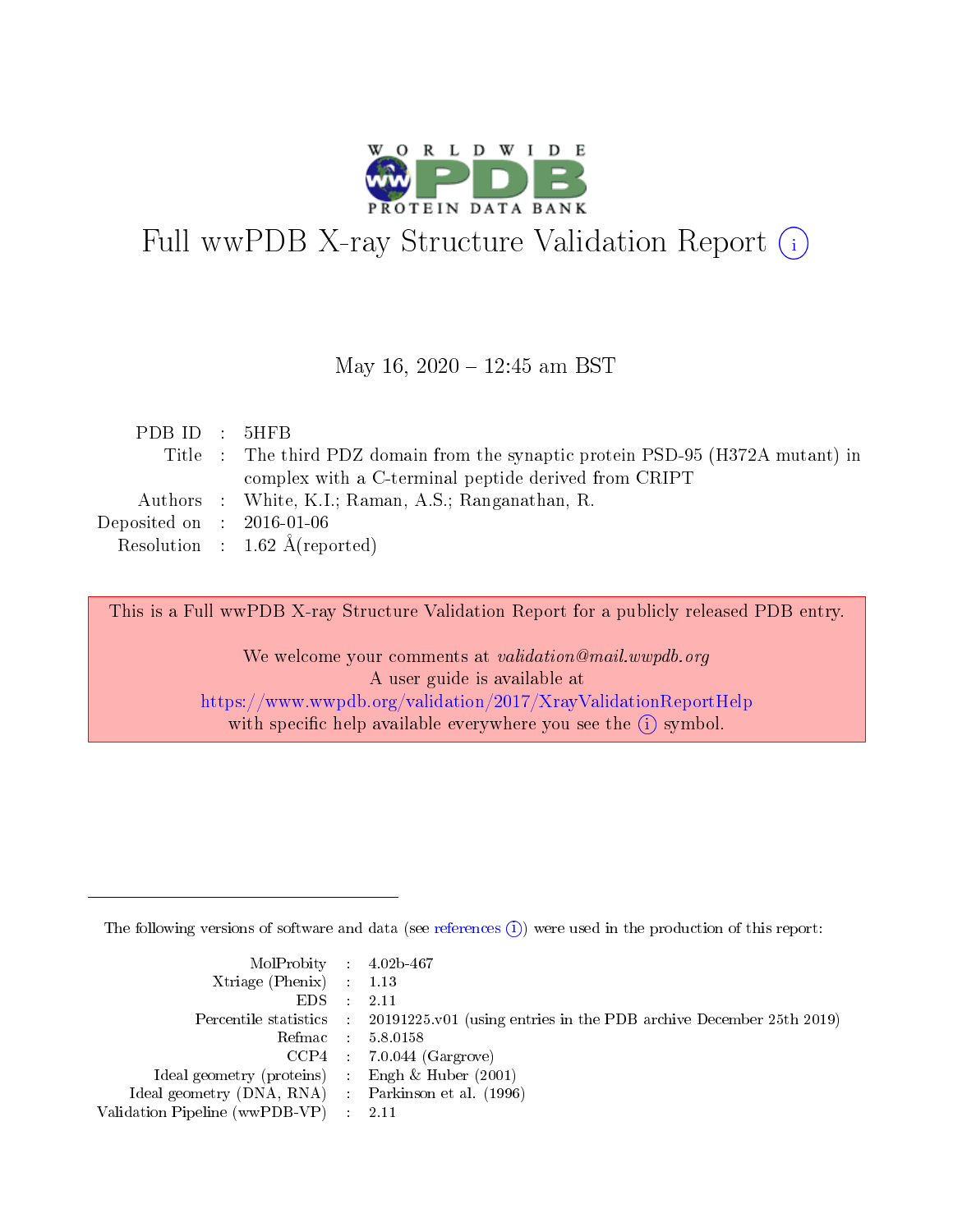# 1 [O](https://www.wwpdb.org/validation/2017/XrayValidationReportHelp#overall_quality)verall quality at a glance  $(i)$

The following experimental techniques were used to determine the structure: X-RAY DIFFRACTION

The reported resolution of this entry is 1.62 Å.

Percentile scores (ranging between 0-100) for global validation metrics of the entry are shown in the following graphic. The table shows the number of entries on which the scores are based.



| Metric                | Whole archive<br>$(\#\text{Entries})$ | Similar resolution<br>$(\#\text{Entries},\, \text{resolution}\; \text{range}(\textup{\AA}))$ |  |  |
|-----------------------|---------------------------------------|----------------------------------------------------------------------------------------------|--|--|
| $R_{free}$            | 130704                                | $4693(1.64-1.60)$                                                                            |  |  |
| Clashscore            | 141614                                | $5002(1.64-1.60)$                                                                            |  |  |
| Ramachandran outliers | 138981                                | 4888 $(1.64-1.60)$                                                                           |  |  |
| Sidechain outliers    | 138945                                | $4887(1.64-1.60)$                                                                            |  |  |
| RSRZ outliers         | 127900                                | $4609(1.64-1.60)$                                                                            |  |  |

The table below summarises the geometric issues observed across the polymeric chains and their fit to the electron density. The red, orange, yellow and green segments on the lower bar indicate the fraction of residues that contain outliers for  $>=3, 2, 1$  and 0 types of geometric quality criteria respectively. A grey segment represents the fraction of residues that are not modelled. The numeric value for each fraction is indicated below the corresponding segment, with a dot representing fractions  $\epsilon=5\%$  The upper red bar (where present) indicates the fraction of residues that have poor fit to the electron density. The numeric value is given above the bar.

| Mol | ${\bf Chain \mid Length}$ | Quality of chain |     |     |  |  |  |
|-----|---------------------------|------------------|-----|-----|--|--|--|
|     | ⊥19                       | 3%               | 92% | 7%  |  |  |  |
|     |                           | 11%<br>56%       | 11% | 33% |  |  |  |

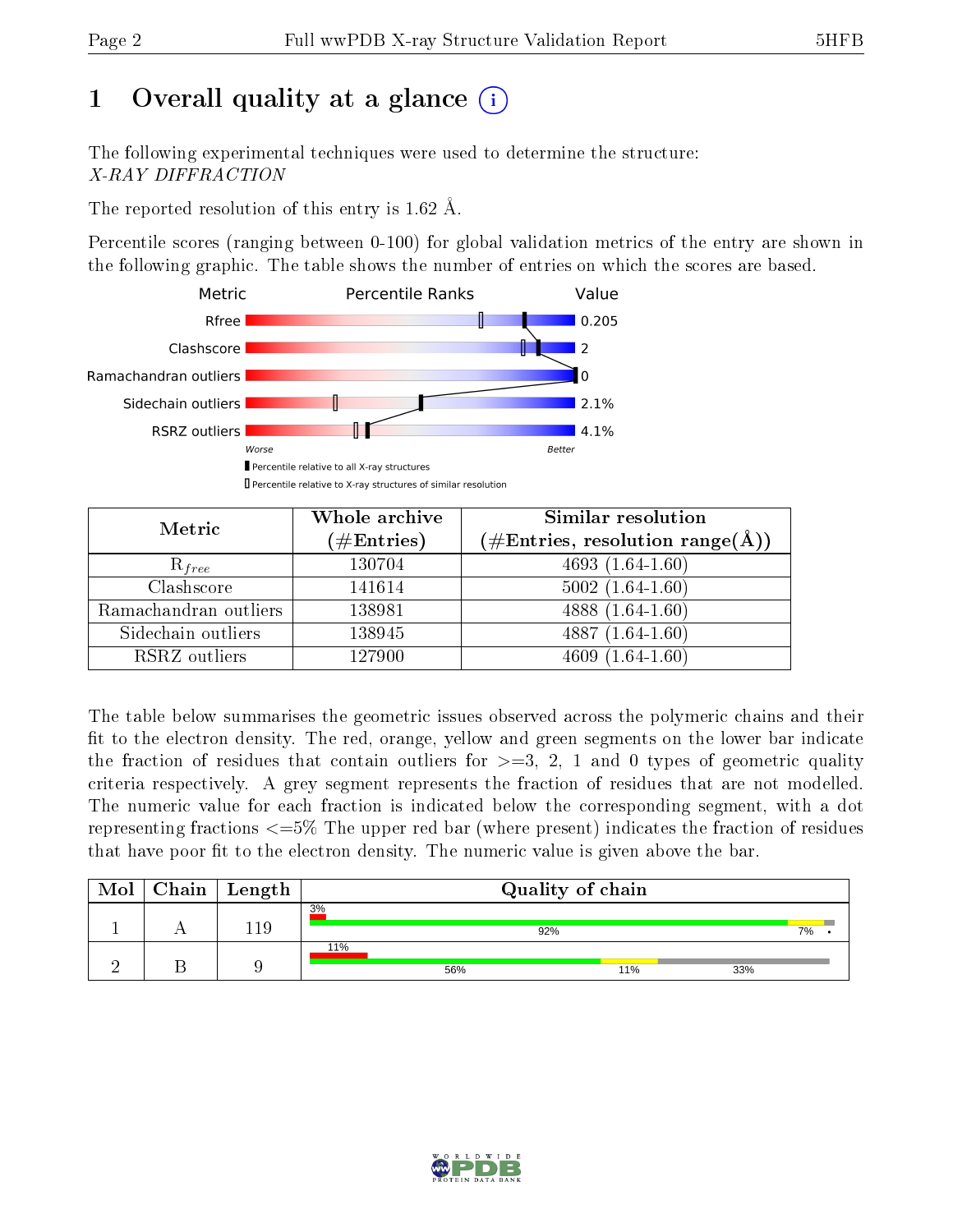# 2 Entry composition (i)

There are 3 unique types of molecules in this entry. The entry contains 2232 atoms, of which 1028 are hydrogens and 0 are deuteriums.

In the tables below, the ZeroOcc column contains the number of atoms modelled with zero occupancy, the AltConf column contains the number of residues with at least one atom in alternate conformation and the Trace column contains the number of residues modelled with at most 2 atoms.

• Molecule 1 is a protein called Disks large homolog 4.

| Mol | Chain | Residues | $\rm{Atoms}$        |     |     |     |     | $\text{ZeroOcc}$   AltConf   Trace |  |
|-----|-------|----------|---------------------|-----|-----|-----|-----|------------------------------------|--|
|     |       | 117      | $\rm Total$<br>1982 | 619 | 981 | 177 | 205 |                                    |  |

| Chain    | Residue | Modelled   | Actual | Comment             | Reference         |
|----------|---------|------------|--------|---------------------|-------------------|
| А        | 297     | <b>GLY</b> |        | expression tag      | <b>UNP P31016</b> |
| А        | 298     | <b>SER</b> |        | expression tag      | <b>UNP P31016</b> |
| $\bf{A}$ | 299     | PRO        |        | expression tag      | <b>UNP P31016</b> |
| A        | 300     | GLU        |        | expression tag      | UNP P31016        |
| A        | 301     | PHE        |        | expression tag      | <b>UNP P31016</b> |
| $\bf{A}$ | 372     | <b>ALA</b> | HIS    | engineered mutation | <b>UNP P31016</b> |
| $\bf{A}$ | 403     | <b>ASN</b> |        | expression tag      | <b>UNP P31016</b> |
| A        | 404     | <b>SER</b> |        | expression tag      | <b>UNP P31016</b> |
| А        | 405     | ARG        |        | expression tag      | <b>UNP P31016</b> |
| А        | 406     | VAL        |        | expression tag      | <b>UNP P31016</b> |
| А        | 407     | ASP        |        | expression tag      | <b>UNP P31016</b> |
| A        | 408     | <b>SER</b> |        | expression tag      | UNP P31016        |
| А        | 409     | SER        |        | expression tag      | <b>UNP P31016</b> |
| $\bf{A}$ | 410     | <b>GLY</b> | ÷      | expression tag      | <b>UNP P31016</b> |
| A        | 411     | $\rm{ARG}$ |        | expression tag      | UNP P31016        |
| A        | 412     | ILE        |        | expression tag      | <b>UNP P31016</b> |
| А        | 413     | VAL        |        | expression tag      | <b>UNP P31016</b> |
| А        | 414     | THR        |        | expression tag      | <b>UNP P31016</b> |
| А        | 415     | ASP        |        | expression tag      | <b>UNP P31016</b> |

There are 19 discrepancies between the modelled and reference sequences:

Molecule 2 is a protein called Cysteine-rich PDZ-binding protein.

| Mol | Chain   Residues | Atoms |           |    |  |  | $\text{ZeroOcc}$   AltConf   Trace |  |
|-----|------------------|-------|-----------|----|--|--|------------------------------------|--|
|     |                  | Total | ( H<br>33 | 47 |  |  |                                    |  |

• Molecule 3 is water.

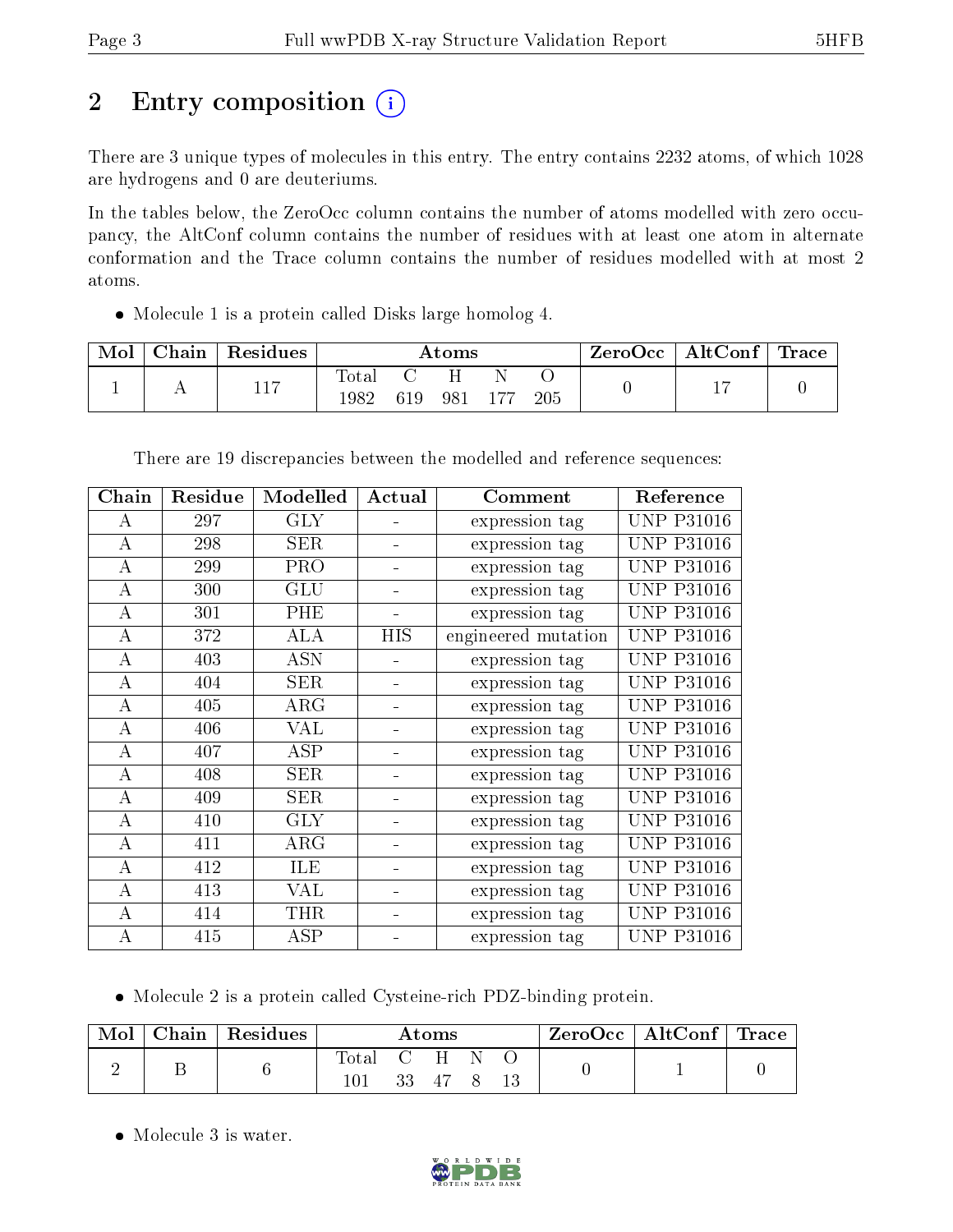|  | $Mol$   Chain   Residues | Atoms                | ZeroOcc   AltConf |
|--|--------------------------|----------------------|-------------------|
|  | 144                      | Total<br>145<br>-145 |                   |
|  |                          | Total O              |                   |

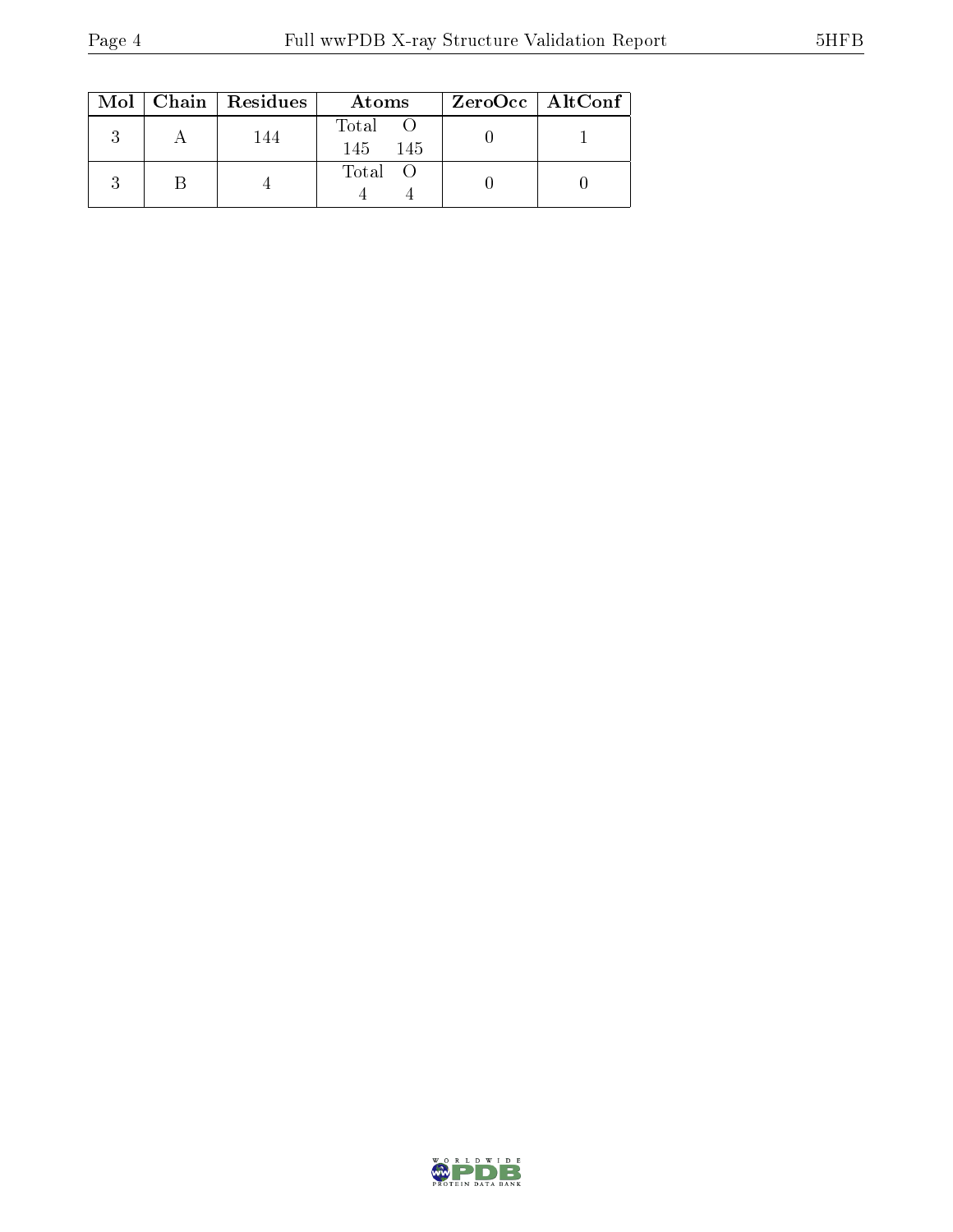## 3 Residue-property plots  $(i)$

These plots are drawn for all protein, RNA and DNA chains in the entry. The first graphic for a chain summarises the proportions of the various outlier classes displayed in the second graphic. The second graphic shows the sequence view annotated by issues in geometry and electron density. Residues are color-coded according to the number of geometric quality criteria for which they contain at least one outlier: green  $= 0$ , yellow  $= 1$ , orange  $= 2$  and red  $= 3$  or more. A red dot above a residue indicates a poor fit to the electron density (RSRZ  $> 2$ ). Stretches of 2 or more consecutive residues without any outlier are shown as a green connector. Residues present in the sample, but not in the model, are shown in grey.

• Molecule 1: Disks large homolog 4



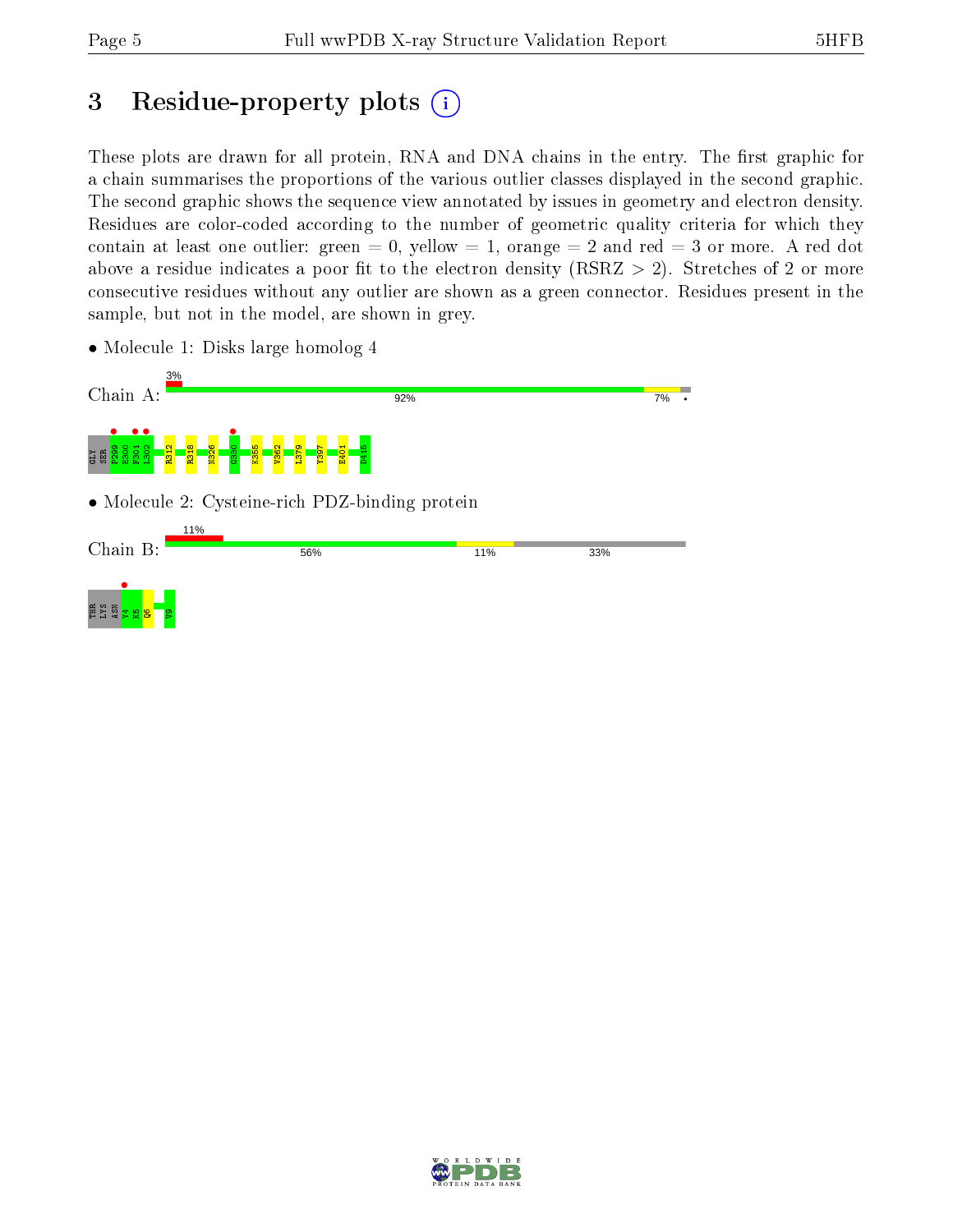## 4 Data and refinement statistics  $(i)$

| Property                                                             | Value                                             | Source                       |
|----------------------------------------------------------------------|---------------------------------------------------|------------------------------|
| Space group                                                          | P 41 3 2                                          | Depositor                    |
| Cell constants                                                       | $89.59\text{\AA} \quad 89.59\text{\AA}$<br>89.59Å | Depositor                    |
| a, b, c, $\alpha$ , $\beta$ , $\gamma$                               | $90.00^\circ$<br>$90.00^\circ$<br>$90.00^{\circ}$ |                              |
| Resolution $(A)$                                                     | $40.07 - 1.62$                                    | Depositor                    |
|                                                                      | $40.07 - 1.62$                                    | <b>EDS</b>                   |
| % Data completeness                                                  | $92.5(40.07-1.62)$                                | Depositor                    |
| (in resolution range)                                                | $92.5(40.07-1.62)$                                | <b>EDS</b>                   |
| $R_{merge}$                                                          | 0.04                                              | Depositor                    |
| $\mathrm{R}_{sym}$                                                   | (Not available)                                   | Depositor                    |
| $\sqrt{I/\sigma(I)} > 1$                                             | $1.13$ (at 1.62Å)                                 | Xtriage                      |
| Refinement program                                                   | PHENIX 1.10pre 2104                               | Depositor                    |
|                                                                      | 0.175<br>, 0.203                                  | Depositor                    |
| $R, R_{free}$                                                        | $0.176$ ,<br>0.205                                | DCC                          |
| $R_{free}$ test set                                                  | 1513 reflections $(10.01\%)$                      | wwPDB-VP                     |
| Wilson B-factor $(A^2)$                                              | 15.7                                              | Xtriage                      |
| Anisotropy                                                           | 0.000                                             | Xtriage                      |
| Bulk solvent $k_{sol}(e/\mathring{A}^3)$ , $B_{sol}(\mathring{A}^2)$ | $0.42$ , 47.7                                     | <b>EDS</b>                   |
| $L$ -test for twinning <sup>2</sup>                                  | $< L >$ = 0.51, $< L2$ = 0.35                     | Xtriage                      |
| Estimated twinning fraction                                          | No twinning to report.                            | $\overline{\text{X}}$ triage |
| $F_o, F_c$ correlation                                               | 0.96                                              | <b>EDS</b>                   |
| Total number of atoms                                                | 2232                                              | wwPDB-VP                     |
| Average B, all atoms $(A^2)$                                         | 23.0                                              | wwPDB-VP                     |

Xtriage's analysis on translational NCS is as follows: The largest off-origin peak in the Patterson function is  $4.90\%$  of the height of the origin peak. No significant pseudotranslation is detected.

<sup>&</sup>lt;sup>2</sup>Theoretical values of  $\langle |L| \rangle$ ,  $\langle L^2 \rangle$  for acentric reflections are 0.5, 0.333 respectively for untwinned datasets, and 0.375, 0.2 for perfectly twinned datasets.



<span id="page-5-1"></span><span id="page-5-0"></span><sup>1</sup> Intensities estimated from amplitudes.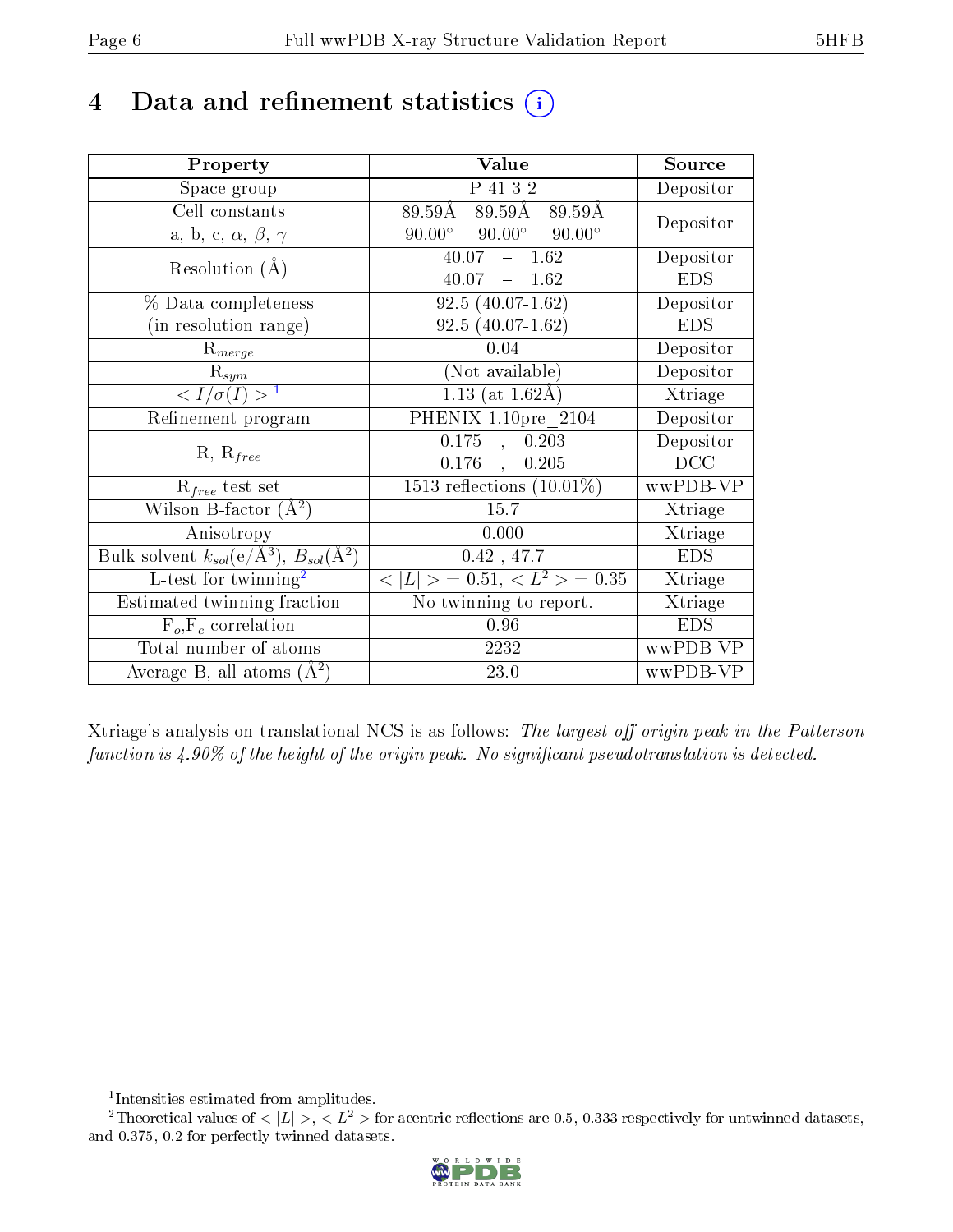# 5 Model quality  $(i)$

## 5.1 Standard geometry  $\overline{()}$

The Z score for a bond length (or angle) is the number of standard deviations the observed value is removed from the expected value. A bond length (or angle) with  $|Z| > 5$  is considered an outlier worth inspection. RMSZ is the root-mean-square of all Z scores of the bond lengths (or angles).

| Mol      | Chain |      | Bond lengths | Bond angles |             |  |
|----------|-------|------|--------------|-------------|-------------|--|
|          |       | RMSZ | $\# Z  > 5$  | RMSZ        | # $ Z  > 5$ |  |
|          |       | 0.31 | 0/1013       | 0.51        | 0/1366      |  |
| $\Omega$ | R     | 0.34 | 0/54         | 0.49        | 0/72        |  |
| AII      | All   | 0.31 | 1067         | 0.51        | 1438        |  |

There are no bond length outliers.

There are no bond angle outliers.

There are no chirality outliers.

There are no planarity outliers.

### $5.2$  Too-close contacts  $(i)$

In the following table, the Non-H and H(model) columns list the number of non-hydrogen atoms and hydrogen atoms in the chain respectively. The H(added) column lists the number of hydrogen atoms added and optimized by MolProbity. The Clashes column lists the number of clashes within the asymmetric unit, whereas Symm-Clashes lists symmetry related clashes.

|  |      |      |          | Mol   Chain   Non-H   H(model)   H(added)   Clashes   Symm-Clashes |
|--|------|------|----------|--------------------------------------------------------------------|
|  | 1001 |      |          |                                                                    |
|  |      |      |          |                                                                    |
|  | 145  |      |          |                                                                    |
|  |      |      |          |                                                                    |
|  | 1204 | 1028 | $1016\,$ |                                                                    |

The all-atom clashscore is defined as the number of clashes found per 1000 atoms (including hydrogen atoms). The all-atom clashscore for this structure is 2.

All (4) close contacts within the same asymmetric unit are listed below, sorted by their clash magnitude.

| Atom-1             | Atom-2            | Interatomic<br>distance $(A)$ | Clash<br>overlap $(A)$ |
|--------------------|-------------------|-------------------------------|------------------------|
| 1:A:355[B]:LYS:HE2 | 1: A:401: GLU:OF1 |                               | .J.50                  |



Continued on next page...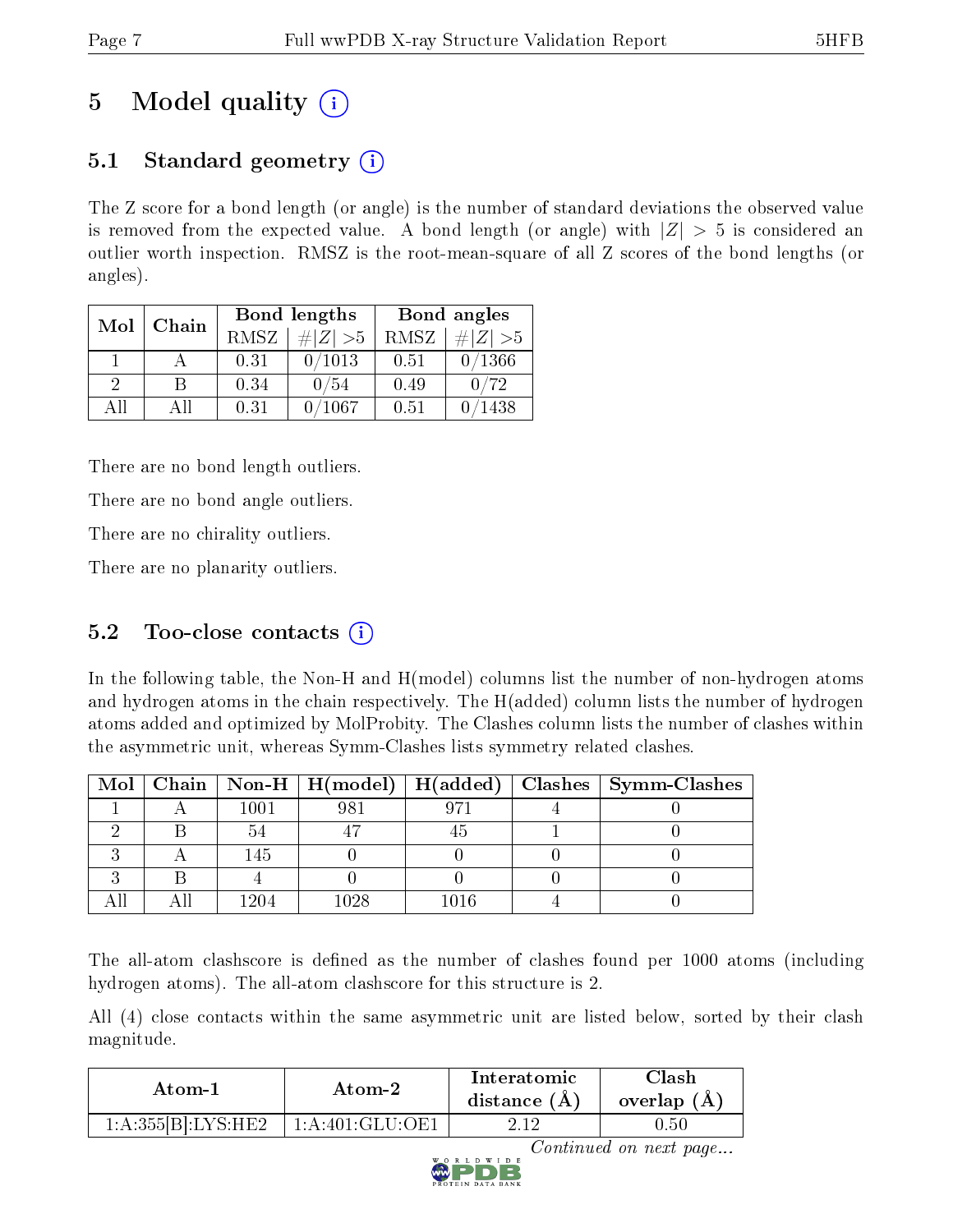| Atom-1                            | Atom-2           | Interatomic<br>distance $(A)$ | Clash<br>overlap $(A)$ |
|-----------------------------------|------------------|-------------------------------|------------------------|
| $1:A:362[B]:VAL: \overline{HG21}$ | 1: A:379:LEU:CD2 | 247                           | 0.45                   |
| 1:A:355[B]:LYS:CE                 | 1: A:397:TYR:OH  | 2.69                          | በ 41                   |
| 1:A:326[B]:ASN:HD22               | 2:B:6:GLN:HG2    | 1 86                          | በ 41                   |

Continued from previous page...

There are no symmetry-related clashes.

### 5.3 Torsion angles  $(i)$

#### 5.3.1 Protein backbone (i)

In the following table, the Percentiles column shows the percent Ramachandran outliers of the chain as a percentile score with respect to all X-ray entries followed by that with respect to entries of similar resolution.

The Analysed column shows the number of residues for which the backbone conformation was analysed, and the total number of residues.

| Mol | ${\bf Chain}$ | Analysed            | Favoured     | Allowed   Outliers | Percentiles      |               |
|-----|---------------|---------------------|--------------|--------------------|------------------|---------------|
|     |               | $132/119$ $(111\%)$ | $132(100\%)$ |                    |                  | $100$   $100$ |
|     |               | $5/9(56\%)$         | $5(100\%)$   |                    | 100 <sub>h</sub> | 100           |
| All | All           | $137/128$ (107\%)   | $137(100\%)$ |                    | 100              | 100           |

There are no Ramachandran outliers to report.

#### 5.3.2 Protein sidechains (i)

In the following table, the Percentiles column shows the percent sidechain outliers of the chain as a percentile score with respect to all X-ray entries followed by that with respect to entries of similar resolution.

The Analysed column shows the number of residues for which the sidechain conformation was analysed, and the total number of residues.

| Mol | Chain | Analysed           | Rotameric   Outliers |          | Percentiles |
|-----|-------|--------------------|----------------------|----------|-------------|
|     |       | $106/93$ $(114\%)$ | $104(98\%)$          | $2(2\%)$ | 32<br>57    |
|     |       | 6/9(67%)           | 6 $(100\%)$          |          | 100         |
| All | All   | $112/102$ (110\%)  | 110 (98%)            | $2(2\%)$ | 34<br>53    |

All (2) residues with a non-rotameric sidechain are listed below:

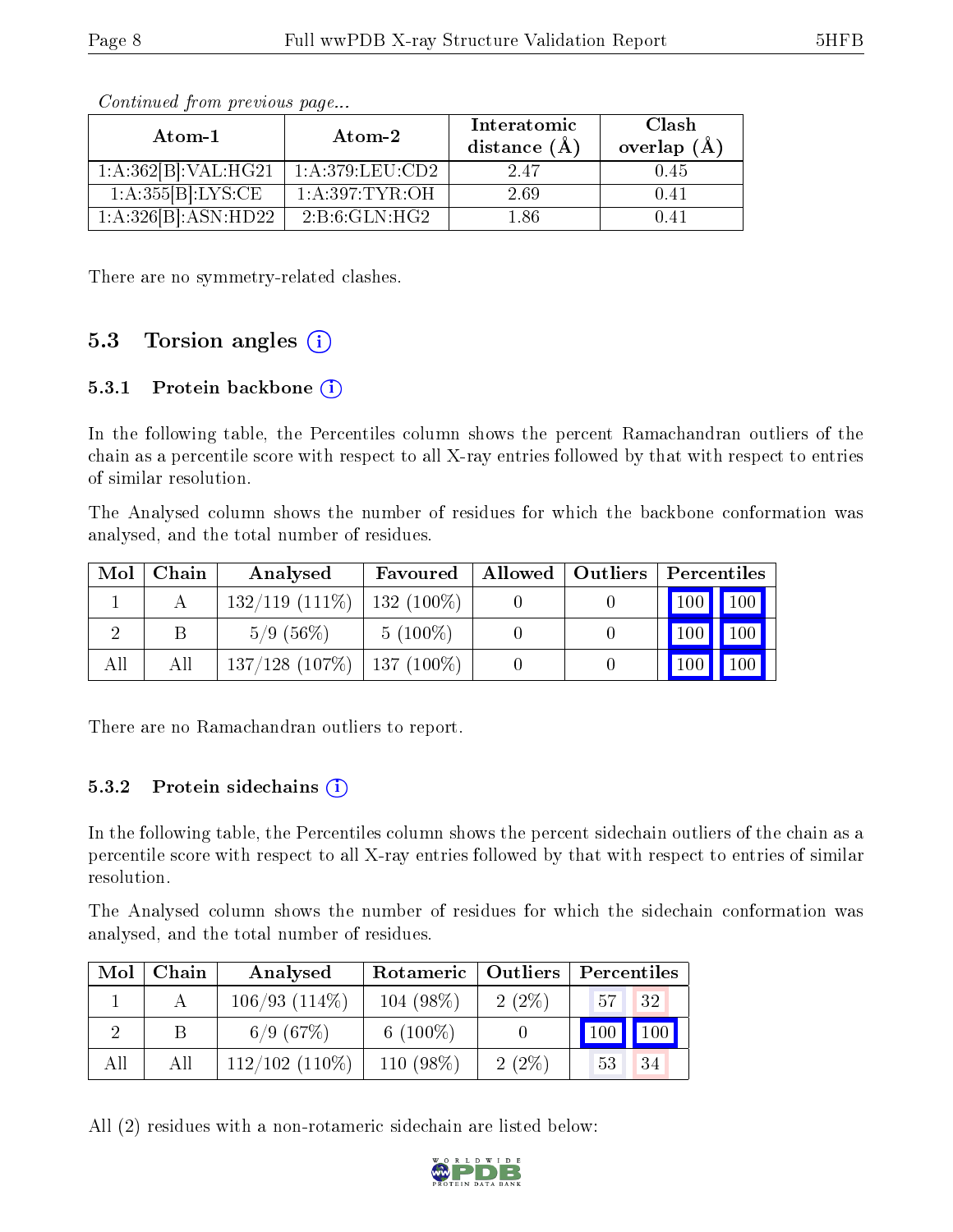| Mol | Chain | Res | <b>Type</b> |
|-----|-------|-----|-------------|
|     |       | 312 | ARG         |
|     |       |     | ◡           |

Some sidechains can be flipped to improve hydrogen bonding and reduce clashes. There are no such sidechains identified.

#### 5.3.3 RNA (i)

There are no RNA molecules in this entry.

### 5.4 Non-standard residues in protein, DNA, RNA chains (i)

There are no non-standard protein/DNA/RNA residues in this entry.

### 5.5 Carbohydrates  $(i)$

There are no carbohydrates in this entry.

### 5.6 Ligand geometry  $(i)$

There are no ligands in this entry.

### 5.7 [O](https://www.wwpdb.org/validation/2017/XrayValidationReportHelp#nonstandard_residues_and_ligands)ther polymers (i)

There are no such residues in this entry.

### 5.8 Polymer linkage issues (i)

There are no chain breaks in this entry.